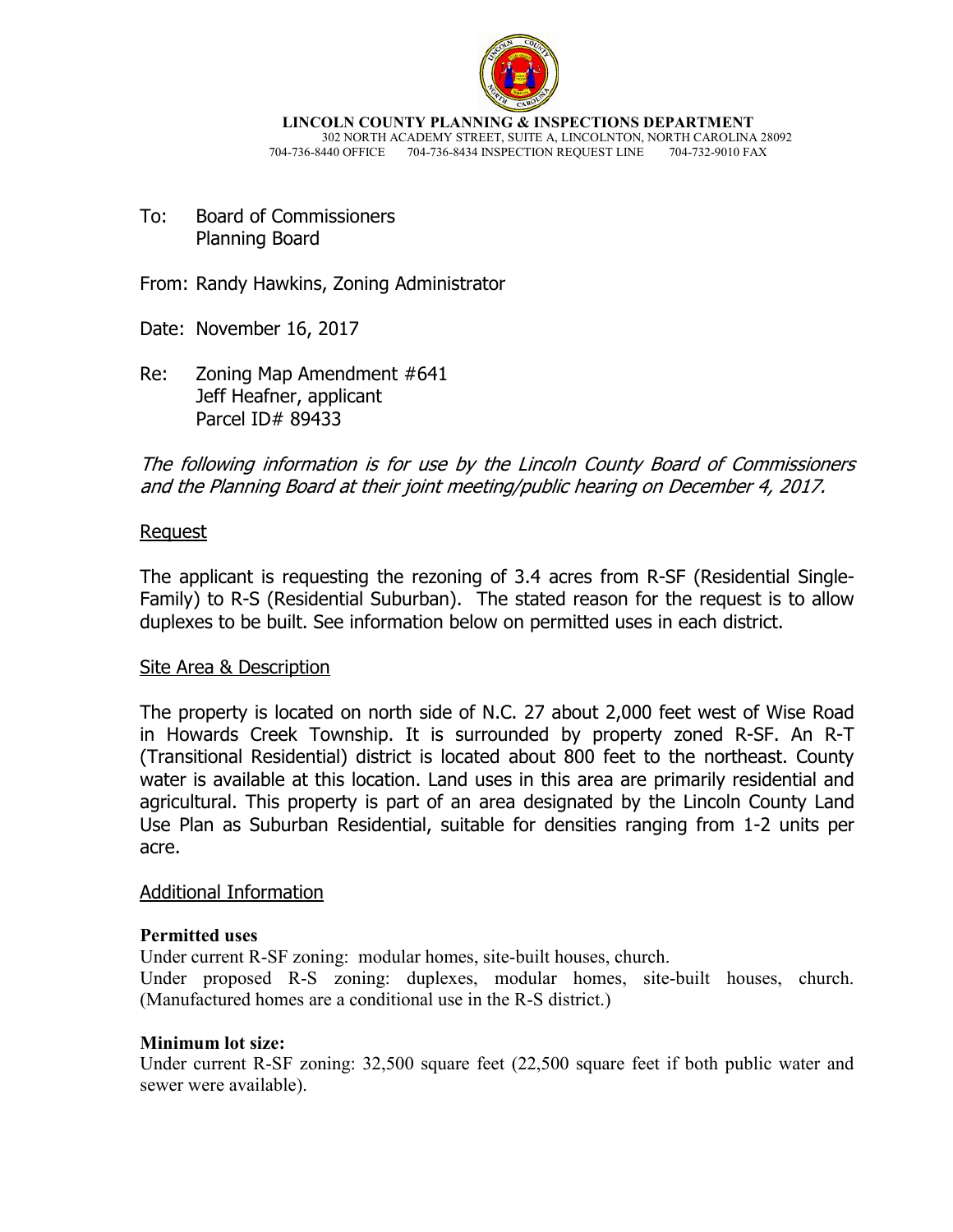Under proposed R-S zoning: 32,500 square feet (22,500 square feet if both public water and sewer were available).

#### **Adjoining zoning and uses**

East: zoned R-SF, residence and agricultural use. South (opposite side of N.C. 27): zoned R-SF, agricultural use. West: zoned R-SF, residence. North: zoned R-T, undeveloped.

# Staff's Recommendation

Staff recommends approval of the rezoning request. See proposed statement on following page.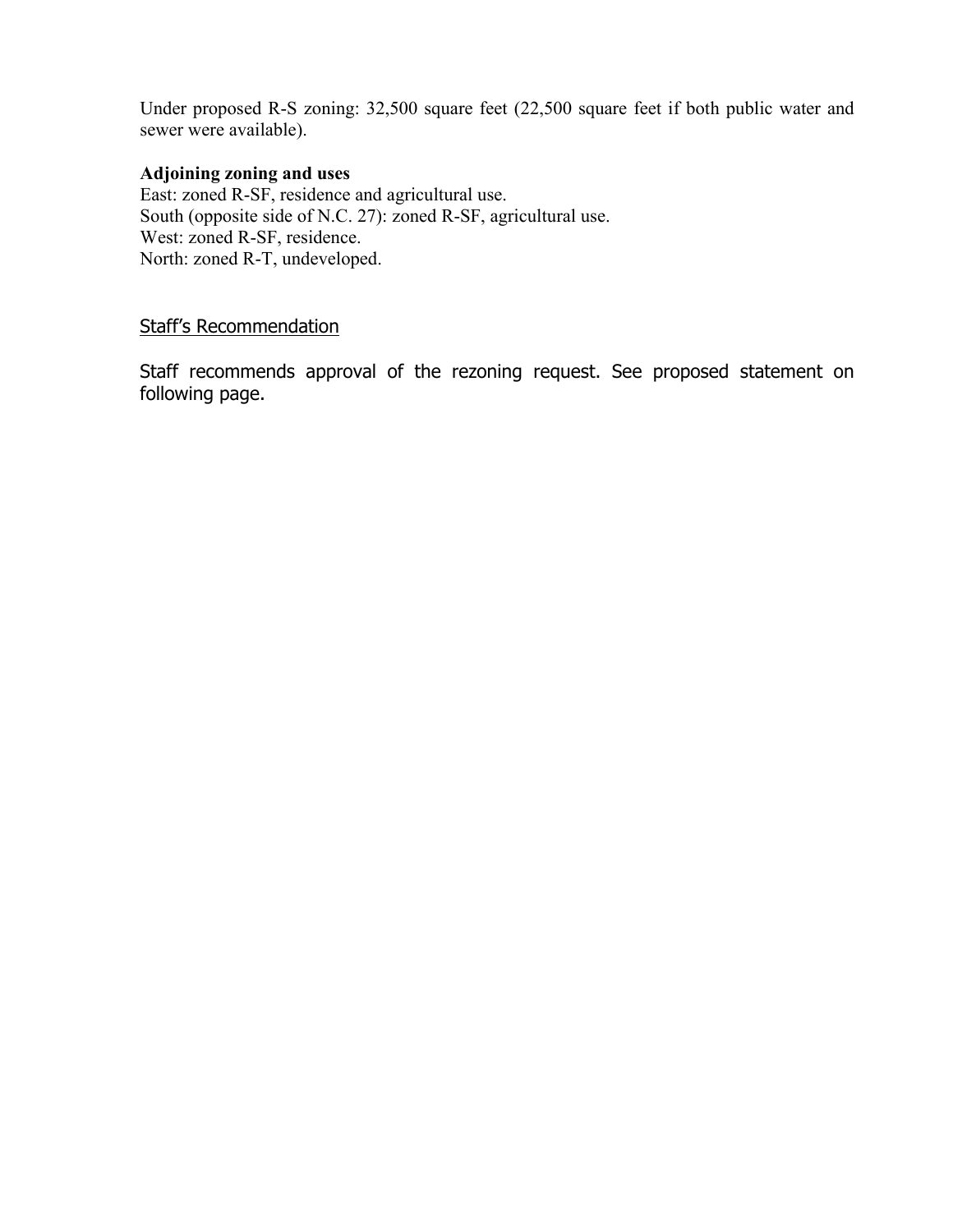

**LINCOLN COUNTY PLANNING & INSPECTIONS DEPARTMENT**

 302 NORTH ACADEMY STREET, SUITE A, LINCOLNTON, NORTH CAROLINA 28092 704-736-8440 OFFICE 704-736-8434 INSPECTION REQUEST LINE 704-732-9010 FAX

# **Zoning Amendment Staff's Proposed Statement of Consistency and Reasonableness**

Case No. **ZMA #641** 

Applicant **Jeff Heafner** 

Parcel ID# **89433** 

Location **north side of N.C. 27 about 2,000 feet west of Wise Road** 

Proposed amendment **rezone from R-SF to R-S**

This proposed amendment **is consistent** with the Lincoln County Comprehensive Land Use Plan and other adopted plans in that:

**This property is part of an area designated by the Land Use Plan as Suburban Residential, suitable for densities ranging from 1-2 dwelling units per acre.** 

This proposed amendment **is reasonable and in the public interest** in that:

**This property is located in an area that includes R-T zoning, which is less restrictive than R-S zoning in terms of permitted uses. Duplexes can provide an affordable housing option.**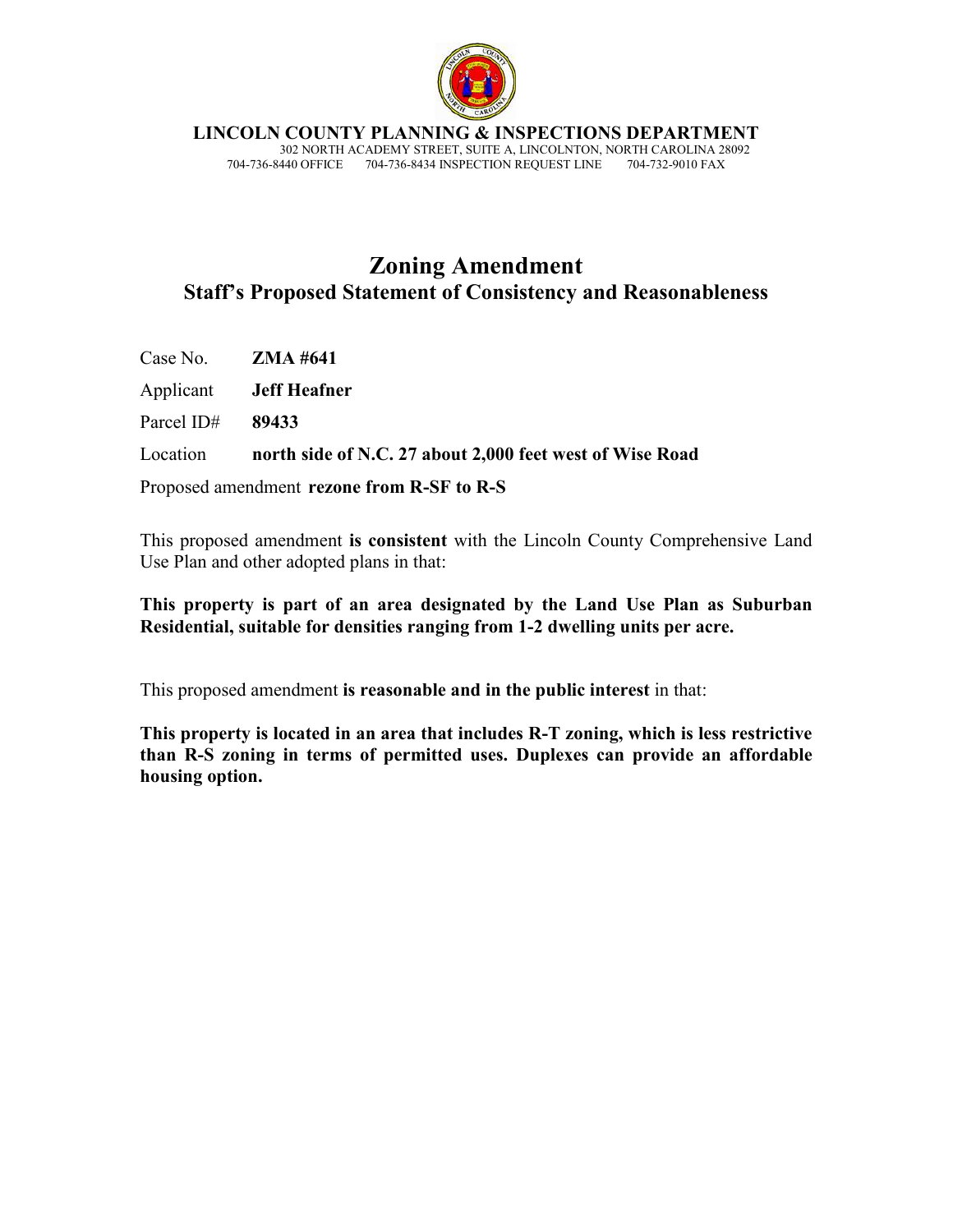| <b>Zoning Map Amendment Application</b><br>Lincoln County Planning and Inspections Department<br>Zoning Administrator<br>302 N. Academy St., Lincolnton, NC 28092<br>Phone: (704) 736-8440 Fax: (704) 732-9010 |
|----------------------------------------------------------------------------------------------------------------------------------------------------------------------------------------------------------------|
| Part I<br>Applicant Name                                                                                                                                                                                       |
| Applicant Address 3291 Dave Heatner Rd. Crouse, NC 28033                                                                                                                                                       |
| Applicant Phone Number (704) 477-3536                                                                                                                                                                          |
| Property Owner's Name Judy Ann S. Heafper                                                                                                                                                                      |
| Property Owner's Address 33107 Dave Heafner Rd. Crouse, NC 28033                                                                                                                                               |
| Property Owner's Phone Number $(704)$ $473 - 2349$                                                                                                                                                             |
| Part II<br>$P_{\text{Property Location}}$ $H_{\text{WY}}$ 27 $W_{\text{C}}$                                                                                                                                    |
| Property ID # (10 digits) $\frac{\sqrt{693 - 49 - 3680}}{200}$ Property Size 3.66                                                                                                                              |
| Parcel # (5 digits) $\frac{894933}{8}$ Deed Book(s) $2155$ Page(s) $514$                                                                                                                                       |
| Part III<br>Existing Zoning District $R-SF$<br>Proposed Zoning District $\frac{R-S}{S}$                                                                                                                        |
| Briefly describe how the property is currently being used and any existing structures.                                                                                                                         |

Briefly explain the proposed use and/or structure which would require a rezoning.

uplexes

#### APPLICATION FEE (less than 2 acres \$200, 2-5 acres \$400, 5+ acre \$800) **MUST BE RECEIVED BEFORE PROCESSING.**

I hereby certify that all of the information provided for this application and attachments is true and correct. to the best of my knowledge.

Hugner Applicant

 $\frac{9-36-17}{\text{Date}}$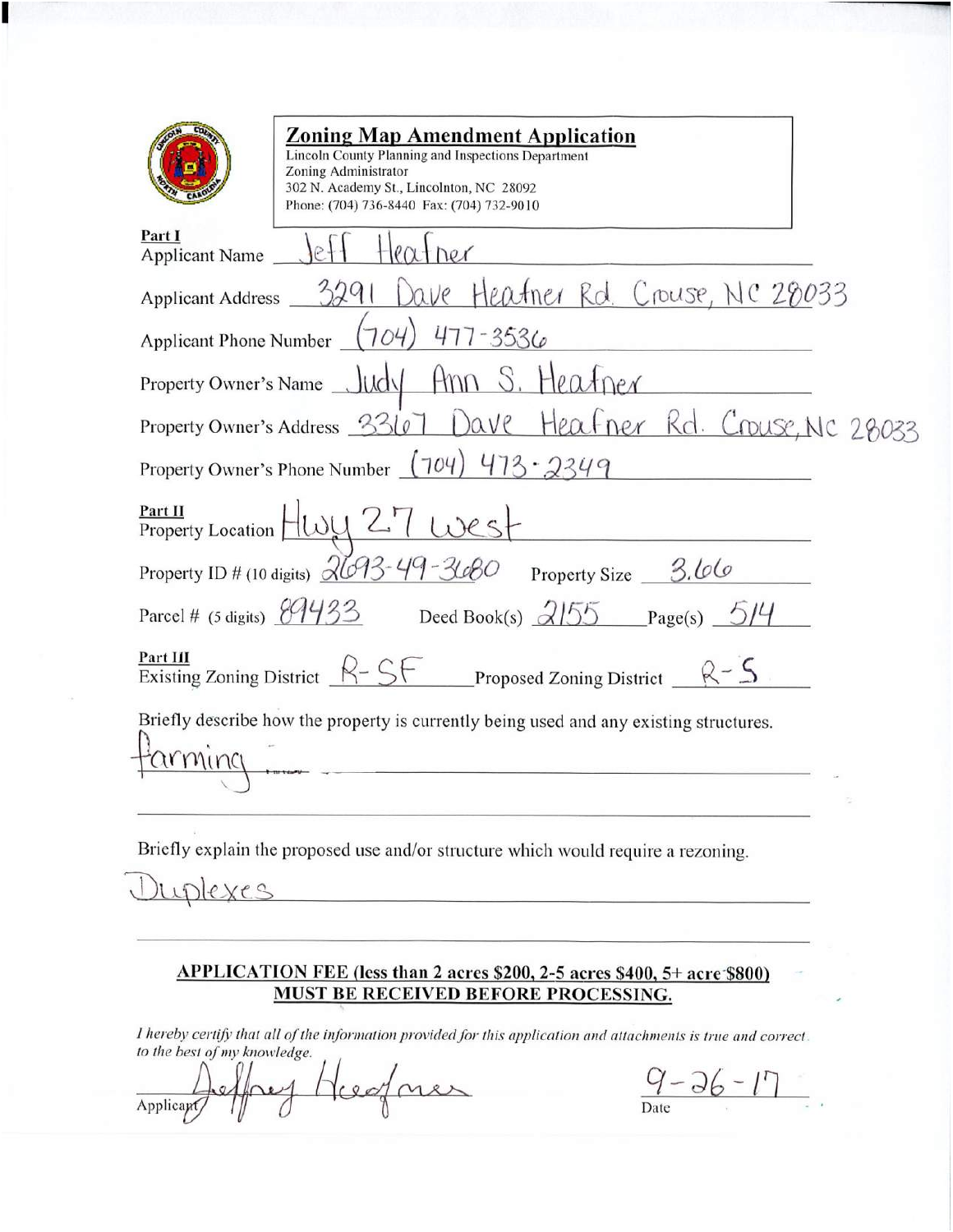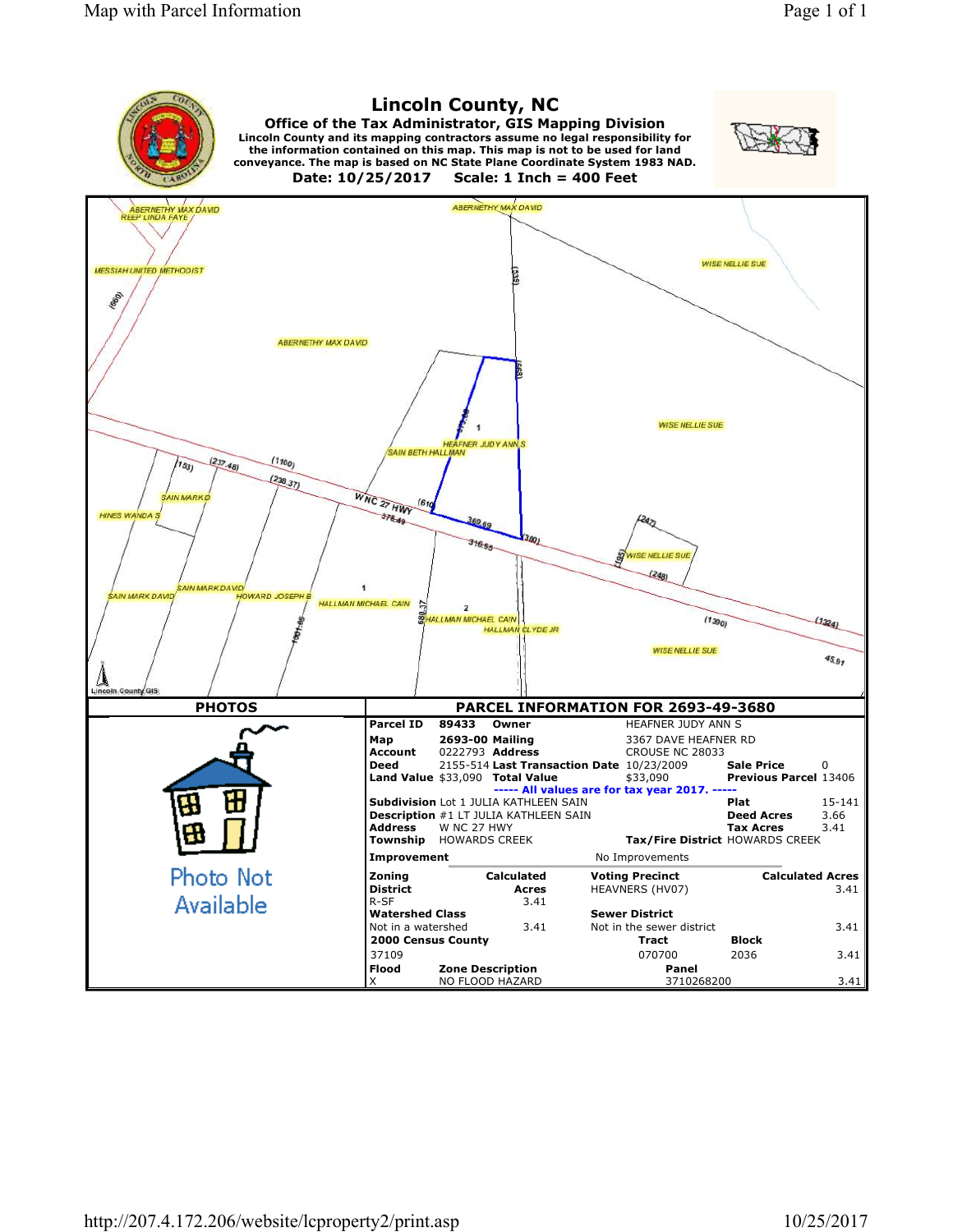# Zoning Map Amendment #641 subject property is outlined in blue